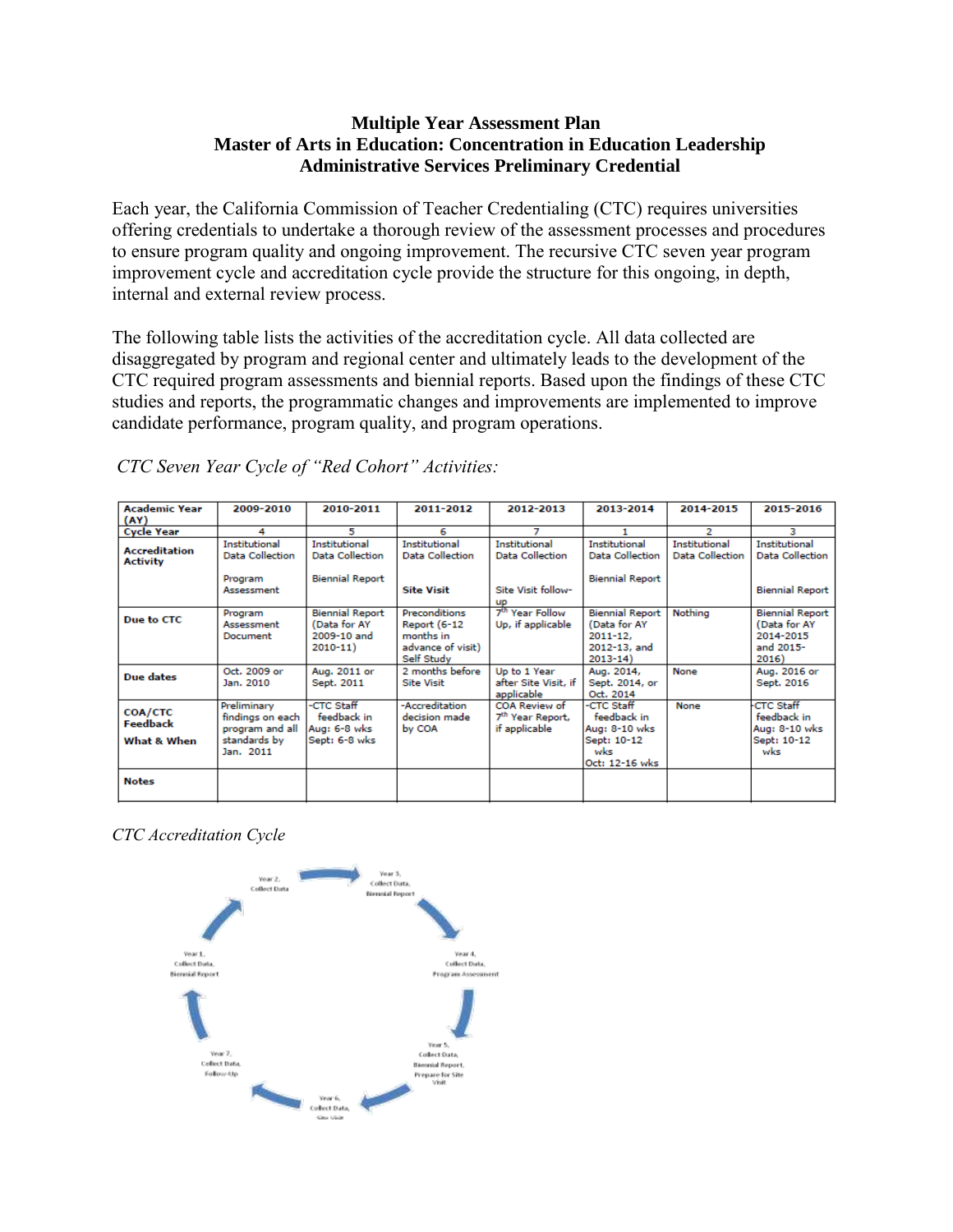## **Assessment Activities**

## **Methods of Assessment and Criteria for Success Master of Arts in Education: Concentration in Education Leadership Administrative Services Preliminary Credential**

Currently, assessment data is collected through internal and external sources. Focus groups representing staff, faculty, clinical supervisors, and advisory councils have worked together to discern a set of balanced assessment measures. They are listed below. Accompanying forms and rubrics are included in the appendix.

*1. Coursework Assessments (2008)*

Using TaskStream as the primary data storage system, the program collects key assessments known as signature assignments to gauge candidates' progress throughout their course of study and ensure CTC program standards are met. Each signature assignment is evaluated using a supporting rubric. At the end of each academic year, collected data is disaggregated by regional center and analyzed with results informing areas for program improvement.

- **Signature Assignment: In GED603, Visionary Leadership,** candidates complete a vision statement, including leadership values, for the school of their dreams. They make sure vision is inclusive of the needs of *all students* (students with exceptionalities and of different ethnic, racial, gender, sexual orientation, language, religious, socioeconomic, and regional/geographic origins). They identify barriers to accomplishing that vision and then create a realistic action plan to address those barriers and to implement the vision. (Course Outcomes 1, 2, 3, 4, 5, 6, 7, CTC 6(a)(1), (2), (3), (4), (5), Fieldwork Experience 1.1)
- **Signature Assignment: In GED604, 604F, Instructional Leadership for the Success of all Students,** Culture of Teaching and Learning, candidates observe and analyze classroom instruction in at least two classrooms: one regular education and one specialized class (Special Ed. or English Learner) with site fieldwork supervisor. Identify strengths and needs based on research-based best practices. Write an anecdotal summary, detailing the observations and suggested next steps. Focus the analysis on how the instruction was differentiated to meet the needs of identified specialized students through appropriate application of research based best practices. (Course Outcomes 1, 3, 4, 6, CTC  $6(b)(1)$ ,  $(2)$ ,  $(3)$ , Fieldwork Experience 2.1)
- **Signature Assignment: In GED606, 606F, Organizational leadership and Resource Management, candidates** use the student achievement data and the budget template provided by the instructor to create a \$250,000 Title I budget directly aimed at enhancing student achievement. They provide written justification for the alignment of dollars to instructional priorities. Ensure compliance with the funding regulations and guidelines*.* (Learner Outcomes 6, 7, 8, 9, 10, 14, CTC 6(c)(4) CTC 6(c)(5) CTC 6(c) (9), Fieldwork Activity 3.1)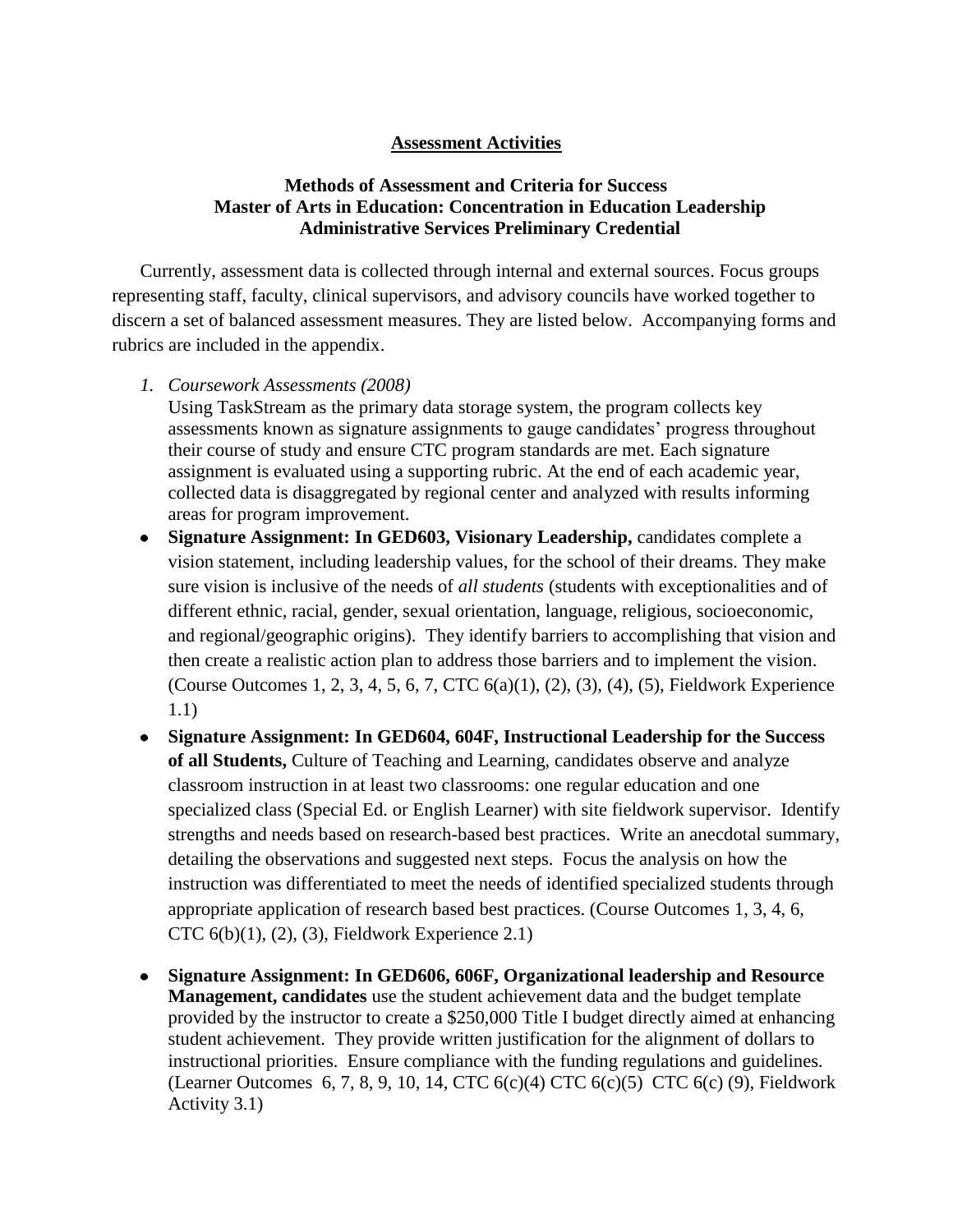- **Signature Assignment: In GED609, 609F Collaborative and Responsive Leadership,**  candidates develop an action plan with goals, activities and a timeline for strengthening parent involvement and education on your campus. In their action plan, they include a summary of the demographic data of their school and how that impacts parent involvement currently. They will include district, community and family resources which can support parent involvement in increasing student achievement. They will include ways to increase parent involvement in the school for the following groups: PTA, ELAC, SSC, Special Needs and GATE committees. (Outcome(s) 1-3, 5-8, 10-12, 16, CTC 6  $(d)(1)$  CTC 6  $(d)(2)$  CTC 6  $(d)(3)$  CTC 6  $(d)(6)$ , Fieldwork Activity 4.1)
- **Signature Assignment: In GED610 and 610F, Leadership within the Political, Social, Economic, and Legal Framework,** candidates write a two page executive summary (using the provided template) to superintendent and cabinet on an educational policy or legal issue articulating their school's implementation of one of the following areas: Student discipline**,** Student rights**,** Special education**,** Sexual harassment**,** Employee discipline, Religion**,** Copyright laws**,** Tort/safety liabilities**,** English Learners**,**  Federal/State Corrective Actions/Sanctions**,** or School Governance. (Course Outcomes 2, 4, & 5, CTC 6(f)(2), (4), Fieldwork Experience 6.1)
- **Signature Assignment: In GED611, 611F, Ethical, Moral and Servant Leadership,**  candidates develop a personalized platform, including their vision of quality educational leadership, indentifying personal strengths and areas for improvement, how they will balance their professional and personal life, and describe their ethical and moral obligations as a public school administrator. (Outcomes 2, 4, 6, 7, & 9 *CTC 6 (e) (1) & (3),* Fieldwork Activity 5.1)
- *2. Dispositions Assessments (2010)*

The program recognizes the importance of the relationship between ethical and valuebased dispositions and candidate behaviors as the underlying foundation in all of their work and endeavors. As such, candidates are assessed on their dispositional behaviors at each stage of their program of study. Assessments are conducted by candidates, instructors, coordinating teachers, and university supervisors. Action plans are developed to support struggling candidates. The Education Leadership Preliminary Program conducts four disposition assessments at various stages in the program:

- Program entry admissions rubric (focus on dispositions observed)
- Self assessment of dispositions
- Fieldwork supervisor assessment of dispositions
- Site mentor assessment of dispositions
- *3. Exit Surveys for Program Completers (2009)*

Following the completion of the candidate's program of study, each candidate completes an exit survey. The survey probes candidate satisfaction in the area of course content,